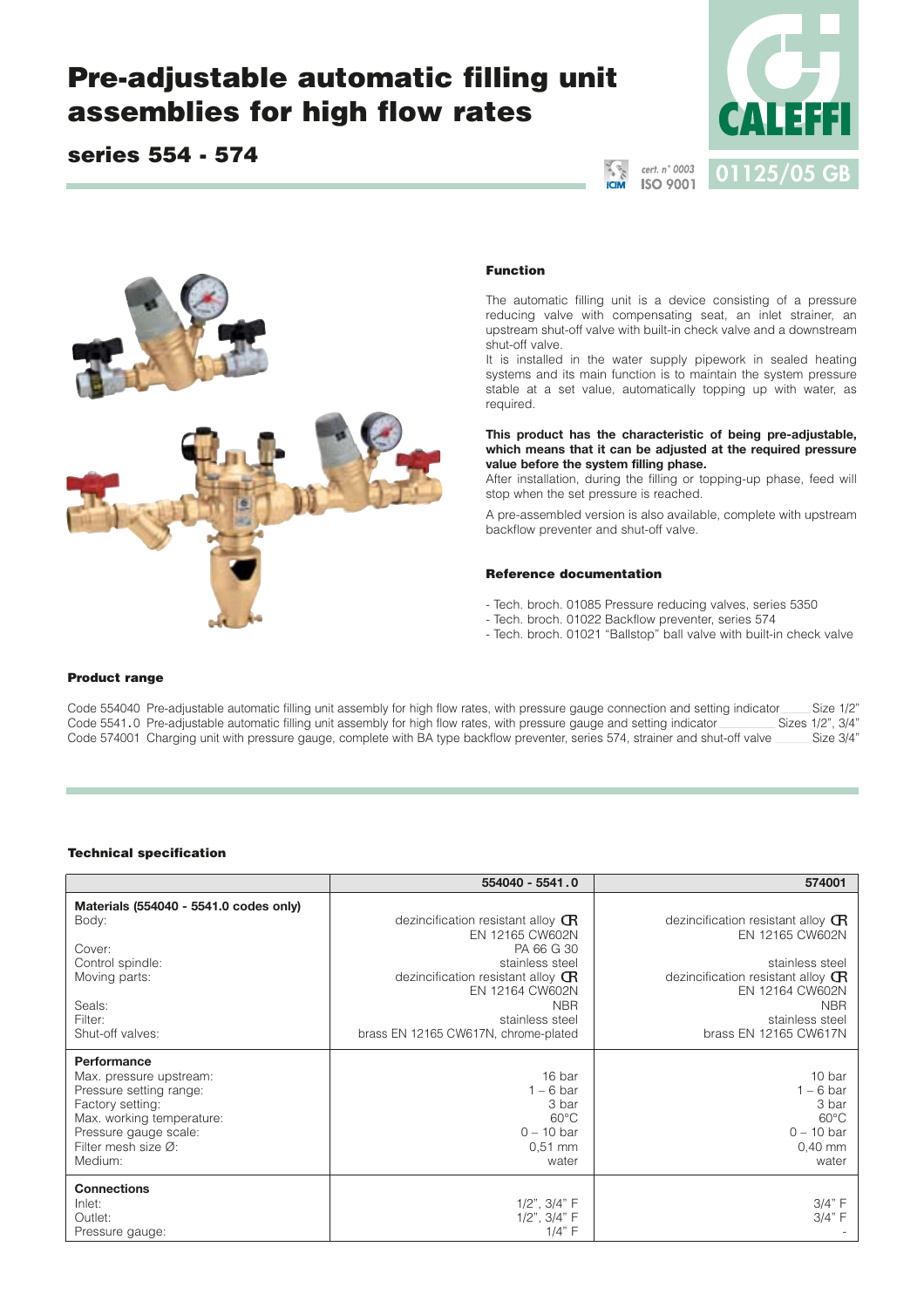#### **Dimensions**



| Code  |                                    |  | Weight (kg) |
|-------|------------------------------------|--|-------------|
| 55404 | $1^{\prime}$ $\cap$ $\prime\prime$ |  |             |
| 554   |                                    |  |             |



#### **Construction details 554 series**

The 554 series filling unit assembly consists of:

- Pressure reducing valve, series 5350
- Ball valve with built-in check valve, series 3230
- Shut-off ball valve

### **Pre-adjustment**

554 series filling unit assemblies are provided with an adjustment knob and a calibration pressure indicator which is visible from both sides. This pressure indicator has an incremental movement, so that the pressure can be adjusted continuously, with the value being displayed at 0,5 bar increments.

The system pressure can thus be pre-set to the required value even before the reducer is installed.



#### **Non-stick materials**

The central support **1** containing the moving parts, is made of a plastic material with a low adhesion coefficient. This solution minimises the possibility of limescale formation, the main cause of eventual malfunctions.



#### **High pressures**

The zone exposed to the upstream pressure is constructed in such a way that it can operate at high pressure. Thanks to the PTFE antiextrusion rings  $\bigcirc$  on the compensanting piston, the valve can be used in continuous service with upstream pressures of up to 25 bar.

#### **Removable self-contained cartridge**

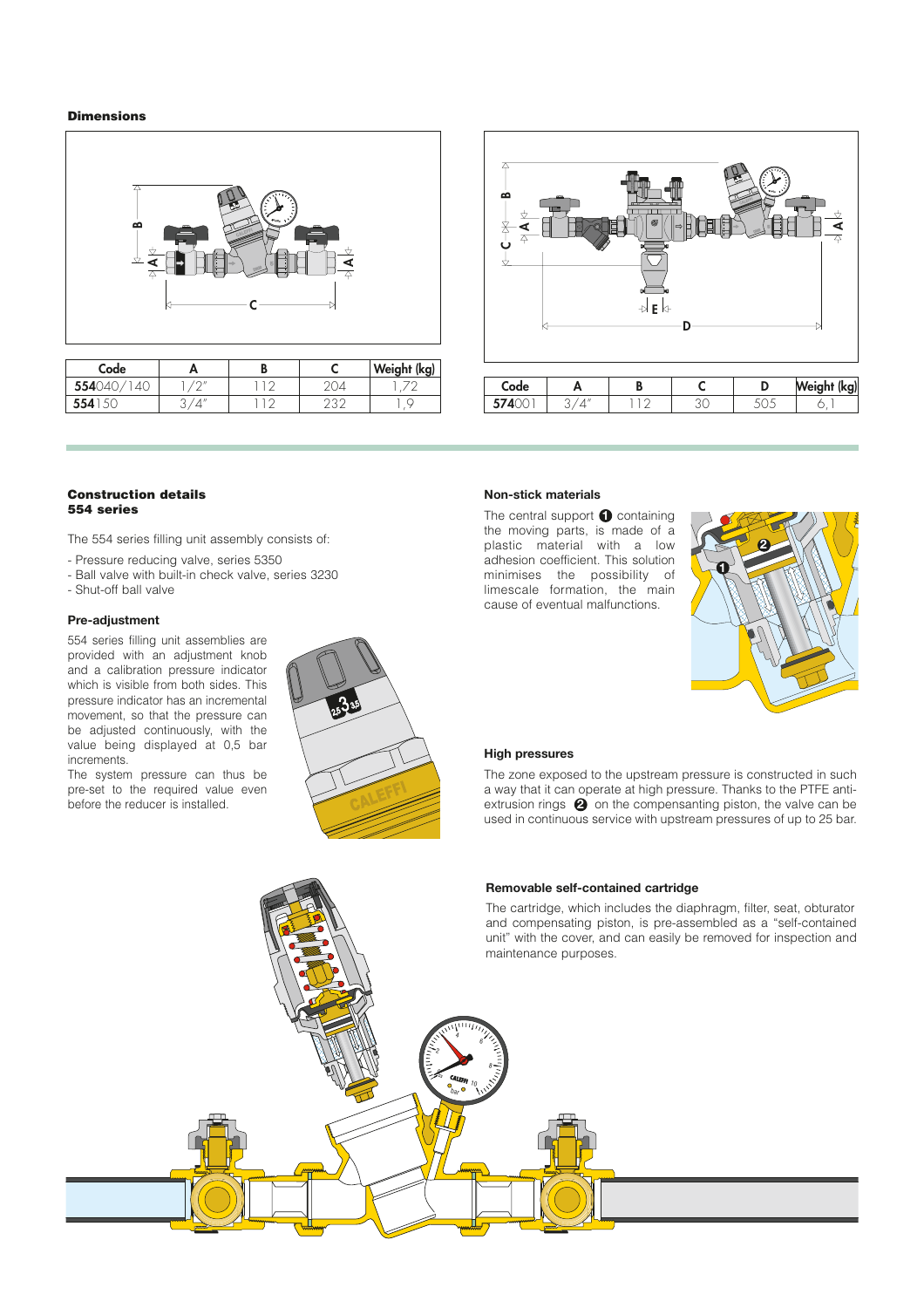#### **• Code 574001**

The filling unit is a device placed between the heating system and the public mains or the internal water supply system.

In order to prevent potentially polluted water, (which may be hazardous to human health), from flowing back from the heating system, it is always advisable to install a pre-assembled kit with backflow preventer.

574001 code filling unit assembly consists of:

- Controllable, reduced pressure zone backflow preventer, BA type, series 574
- Pre-adjustable pressure reducing valve, series 5350
- Shut-off ball valves
- Y-strainer, series 577



BA type controllable reduced pressure zone backflow preventer series 574, designed in compliance with the EN 12729 European standard - *"Devices to prevent pollution by backflow of potable water. Controllable backflow preventer with reduced pressure zone. Family B - Type A"*.

BA type backflow preventer can be installed to prevent pollution from types of water classified up to the category 4 in accordance with the EN 1717 standard*"Protection against pollution of potable water in water installations and general requirements of devices to prevent pollution by backflow"*.

The types of water contained in water systems are classified in this standard according to the degree of risk to health.

**Category 4** Fluid that presents a significant health hazard due to concentrations of "toxic substances".

#### **Installation**

1. Filling unit can be installed in either vertical or horizontal pipework. However, the unit must not be installed upside down.



- 2. The special method of mechanical pre-adjustment with pressure setting indicator makes it possible to set the unit to the required value in the system before the beginning of the filling phase.
- 3. When the system is being commissioned, the unit is normally calibrated at a pressure no lower than the hydrostatic pressure plus 0,3 bar.
- 4. During filling, the internal mechanism will automatically regulate the pressure until it reaches the required value, **without the need to oversee the filling operation** itself.
- 5. Given the pre-calibrating function, the presence of the downstream pressure gauge is not essential.
- 6. When the system is filled, the shut-off valve can be closed. In order to restore the automatic top-up condition, merely re-open the valve. The pressure in the system will gradually return to the set pressure.

#### **Maintenance**

For inspection, cleaning or replacement of the complete regulating cartridge:

1) Isolate the reducer.

- 2) The special construction of the regulating unit requires no adjustment of the calibrated pressure, which can be left at the set value.
- **3**)Remove the upper cover, using a suitable spanner. The upper cover is integral with the internal regulating cartridge.
- 4) Carry out the essential operations of checking and cleaning the filter.
- **5**)The whole self-contained cartridge can be refitted or replaced with a spare. When the cartridge is screwed back into the valve body the pressure indication windows will return to the original position.
- 6) Reopen the shut-off valves. The pressure will return to the original set valve.